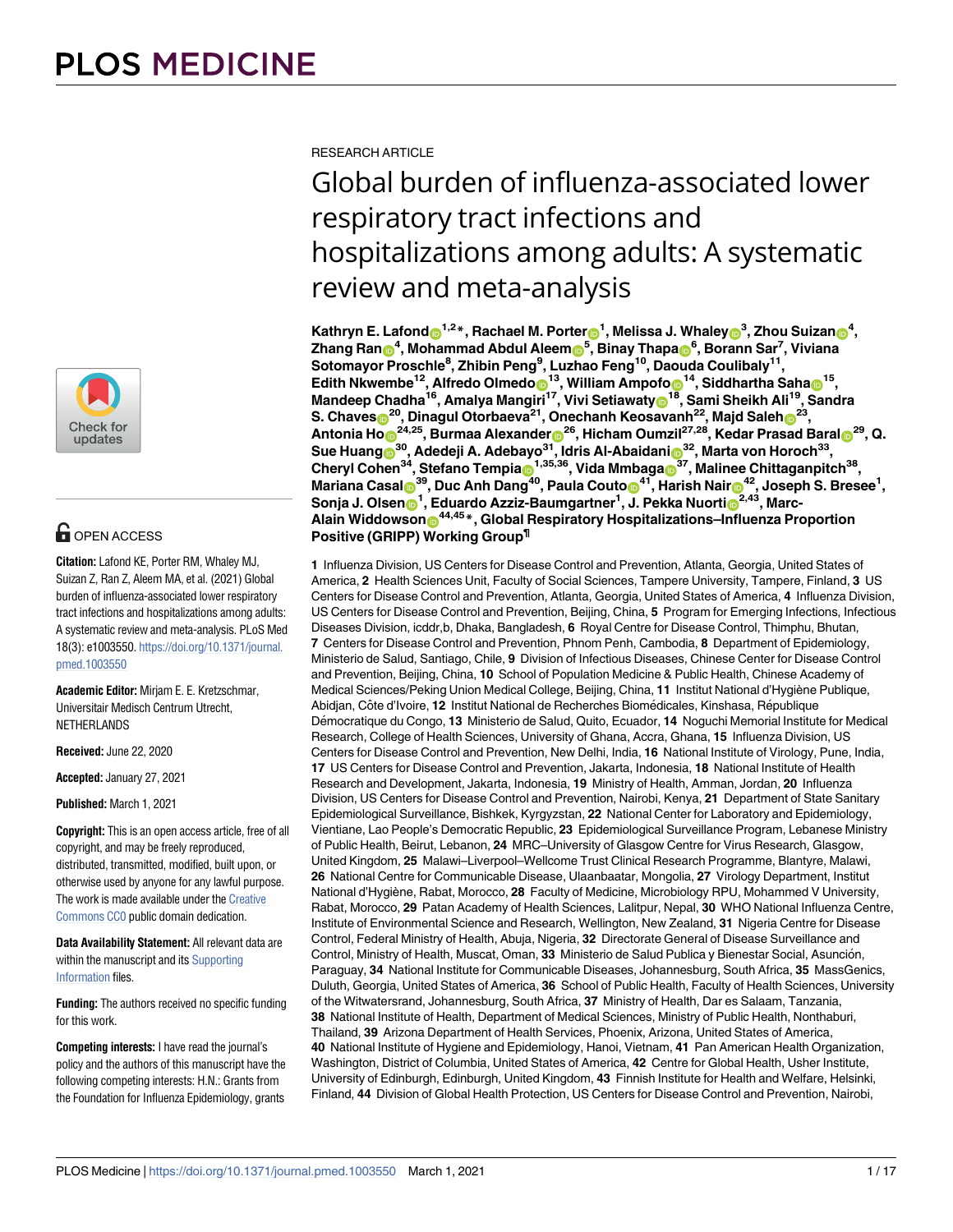from Innovative Medicines Initiative, grants from the WHO, personal fees from Bill and Melinda Gates Foundation, grants and personal fees from Sanofi, grants from National Institute of Health Research, personal fees from Janssen and personal fees from AbbVie, outside the submitted work. The remaining authors have declared that no competing interests exist.

**Abbreviations:** GBD, Global Burden of Disease; GRIPP, Global Respiratory Hospitalizations– Influenza Proportion Positive; LRI, lower respiratory infection; RT-PCR, reverse transcription PCR; SAGE, Strategic Advisory Group of Experts on Immunization; SARI, severe acute respiratory infection.

Kenya, **45** Institute of Tropical Medicine, Antwerp, Belgium

¶ Membership of GRIPP Working Group is provided in the Acknowledgments. \* gmj3@cdc.gov (KEL); mawiddowson@itg.be (MAW)

# Abstract

# **Background Exercise Service Service Service Service Service Service Service Service Service Service Service S**

Influenza illness burden is substantial, particularly among young children, older adults, and those with underlying conditions. Initiatives are underway to develop better global estimates for influenza-associated hospitalizations and deaths. Knowledge gaps remain regarding the role of influenza viruses in severe respiratory disease and hospitalizations among adults, particularly in lower-income settings.

## **Methods and findings**

We aggregated published data from a systematic review and unpublished data from surveillance platforms to generate global meta-analytic estimates for the proportion of acute respiratory hospitalizations associated with influenza viruses among adults. We searched 9 online databases (Medline, Embase, CINAHL, Cochrane Library, Scopus, Global Health, LILACS, WHOLIS, and CNKI; 1 January 1996–31 December 2016) to identify observational studies of influenza-associated hospitalizations in adults, and assessed eligible papers for bias using a simplified Newcastle–Ottawa scale for observational data. We applied metaanalytic proportions to global estimates of lower respiratory infections (LRIs) and hospitalizations from the Global Burden of Disease study in adults  $\geq$ 20 years and by age groups  $(20-64$  years and  $>65$  years) to obtain the number of influenza-associated LRI episodes and hospitalizations for 2016. Data from 63 sources showed that influenza was associated with 14.1% (95% CI 12.1%–16.5%) of acute respiratory hospitalizations among all adults, with no significant differences by age group. The 63 data sources represent published observational studies ( $n = 28$ ) and unpublished surveillance data ( $n = 35$ ), from all World Health Organization regions (Africa,  $n = 8$ ; Americas,  $n = 11$ ; Eastern Mediterranean,  $n = 7$ ; Europe,  $n = 8$ ; Southeast Asia,  $n = 11$ ; Western Pacific,  $n = 18$ ). Data quality for published data sources was predominantly moderate or high (75%,  $n = 56/75$ ). We estimate 32,126,000 (95% CI 20,484,000–46,129,000) influenza-associated LRI episodes and 5,678,000 (95% CI 3,205,000–9,432,000) LRI hospitalizations occur each year among adults. While adults <65 years contribute most influenza-associated LRI hospitalizations and episodes (3,464,000 [95% CI 1,885,000–5,978,000] LRI hospitalizations and 31,087,000 [95% CI 19,987,000–44,444,000] LRI episodes), hospitalization rates were highest in those  $>65$  years (437/100,000 person-years [95% CI 265–612/100,000 personyears]). For this analysis, published articles were limited in their inclusion of stratified testing data by year and age group. Lack of information regarding influenza vaccination of the study population was also a limitation across both types of data sources.

## **Conclusions**

In this meta-analysis, we estimated that influenza viruses are associated with over 5 million hospitalizations worldwide per year. Inclusion of both published and unpublished findings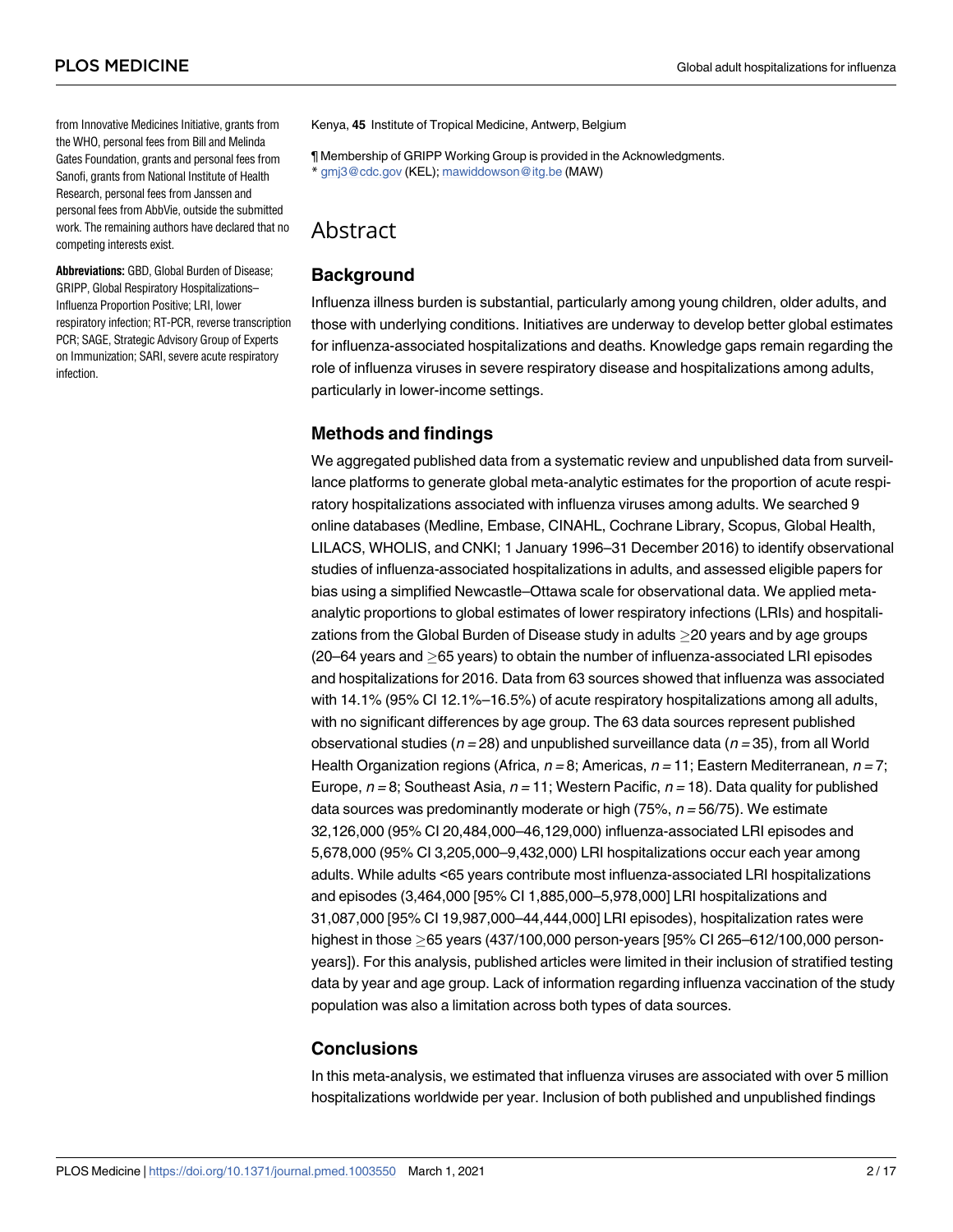allowed for increased power to generate stratified estimates, and improved representation from lower-income countries. Together, the available data demonstrate the importance of influenza viruses as a cause of severe disease and hospitalizations in younger and older adults worldwide.

# Author summary

#### **Why was this study done?**

- Every year, millions of people become infected with influenza viruses, which infect the airways and cause symptoms that include a fever, tiredness and weakness, general aches and pains, sore throat, and cough.
- Most infected individuals recover quickly, but some develop more severe illness such as pneumonia, and may require hospitalization.
- Influenza vaccination can prevent infections and severe disease, but decisions on how to prioritize risk groups, particularly in limited-resource settings, require a robust evidence base, including global, regional, and local data.

#### **What did the researchers do and find?**

- We conducted a systematic review to identify published articles on influenza-associated respiratory disease in hospitalized adults.
- We then aggregated the data from these articles with data collected by hospital-based influenza surveillance, to calculate a pooled estimate of the proportion of adults hospitalized with respiratory disease who are positive for influenza.
- Through this approach, we estimated that influenza was associated with 14% of acute respiratory hospitalizations among adults worldwide.
- This equates to over 5 million influenza-associated hospitalizations per year, with the highest rates among those 65 years and older.

#### **What do these findings mean?**

- Estimating the disease burden of influenza allows researchers and policymakers to better understand its global impact across different target groups and allows comparisons with other causes of morbidity and mortality.
- As global populations age, the importance of vaccinating adults, particularly older adults, is likely to increase.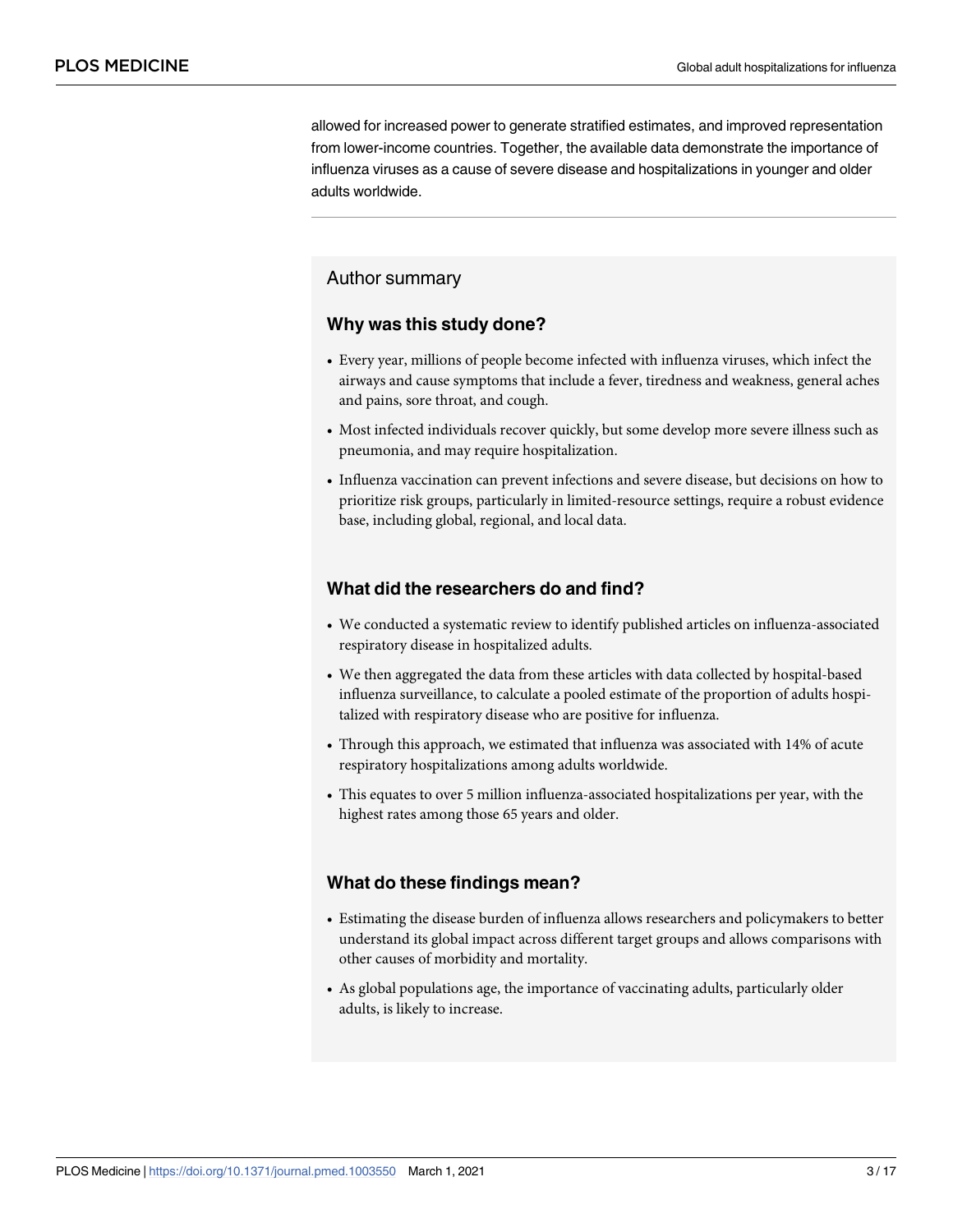# <span id="page-3-0"></span>**Introduction**

Influenza viruses contribute substantially to respiratory disease worldwide, including severe lower respiratory tract illnesses, hospitalizations, and deaths. The highest rates of severe influenza-associated disease and hospitalization are typically reported among those at the extremes of age  $[1-4]$  and those with underlying health conditions [[5\]](#page-15-0). To reduce the burden of influenza, the World Health Organization (WHO) Strategic Advisory Group of Experts on Immunization (SAGE) recommends that countries initiating or expanding an influenza vaccination program prioritize pregnant women, children aged 6–59 months, adults  $\geq$  65 years, individuals with high-risk conditions, and healthcare workers [[6\]](#page-15-0). During the COVID-19 pandemic, SAGE has also released interim recommendations prioritizing healthcare workers and older adults for influenza vaccination [[7\]](#page-16-0).

Global influenza burden estimates generated to date include all-age estimates of hospitalizations and mortality, as well as age-specific estimates for pediatric hospitalizations  $[8-10]$ . Important gaps in knowledge remain about the burden of influenza-associated severe respiratory disease and hospitalizations in adults, particularly in lower-resource settings, because of the dearth of denominators for incidence calculations [[11](#page-16-0)]. The objective of these analyses was to generate a global estimate of the annual number of respiratory hospitalizations and lower respiratory infections (LRIs) associated with influenza viruses among adults  $\geq$ 20 years worldwide, utilizing published findings and unpublished laboratory-confirmed data from a global network of influenza surveillance partners.

#### **Methods**

#### **Research objective and data sources**

Our a priori research objective was to estimate the proportion of adult respiratory hospitalizations that tested positive for influenza ("proportion positive") as a summary statistic. We generated this estimate using 2 sources of data: a systematic review of the literature and unpublished respiratory inpatient surveillance data from a global working group of partners. We then applied the summary meta-analytic proportion positive to global estimates of adult LRI episodes and hospitalizations available for adults  $\geq$ 20 years.

#### **Systematic literature review: Search strategy and selection criteria**

We searched 9 online databases (Medline, Embase, CINAHL, Cochrane Library, Scopus, Global Health, LILACS, WHOLIS, and CNKI) for articles published in any language from 1 January 1996 to 31 December 2016 to identify studies of influenza-associated hospitalizations in adults. Keywords included "influenza" and terms related to hospitalization (e.g., "hospital $^{\ast}$ " and "inpatient") [\(S1 Table](#page-13-0)). Titles and abstracts of all articles identified were screened for inclusion in the analysis by a member of the review team (KEL, RMP, MJW, EAB, MAW, J. Kile) with support from native language speakers as needed. Chinese-language articles were screened by native Mandarin speakers (ZS and ZR). A random subset (25%) of articles were screened by a second reviewer for validation. An article was included for full-text review if at least 1 reviewer flagged it as potentially eligible. The inclusion criteria were (1) an original study on human participants; (2) laboratory testing for both influenza A and B viruses, with description of diagnostic methods used; (3) a minimum of 12 months' continuous data; (4) a specified case definition or other clear criteria for systematic specimen collection and testing; (5) inclusion of hospitalized patients; (6) inclusion of the number of cases from whom clinical specimens were collected and the number found positive; and  $(7)$  a minimum of 50 adults  $>18$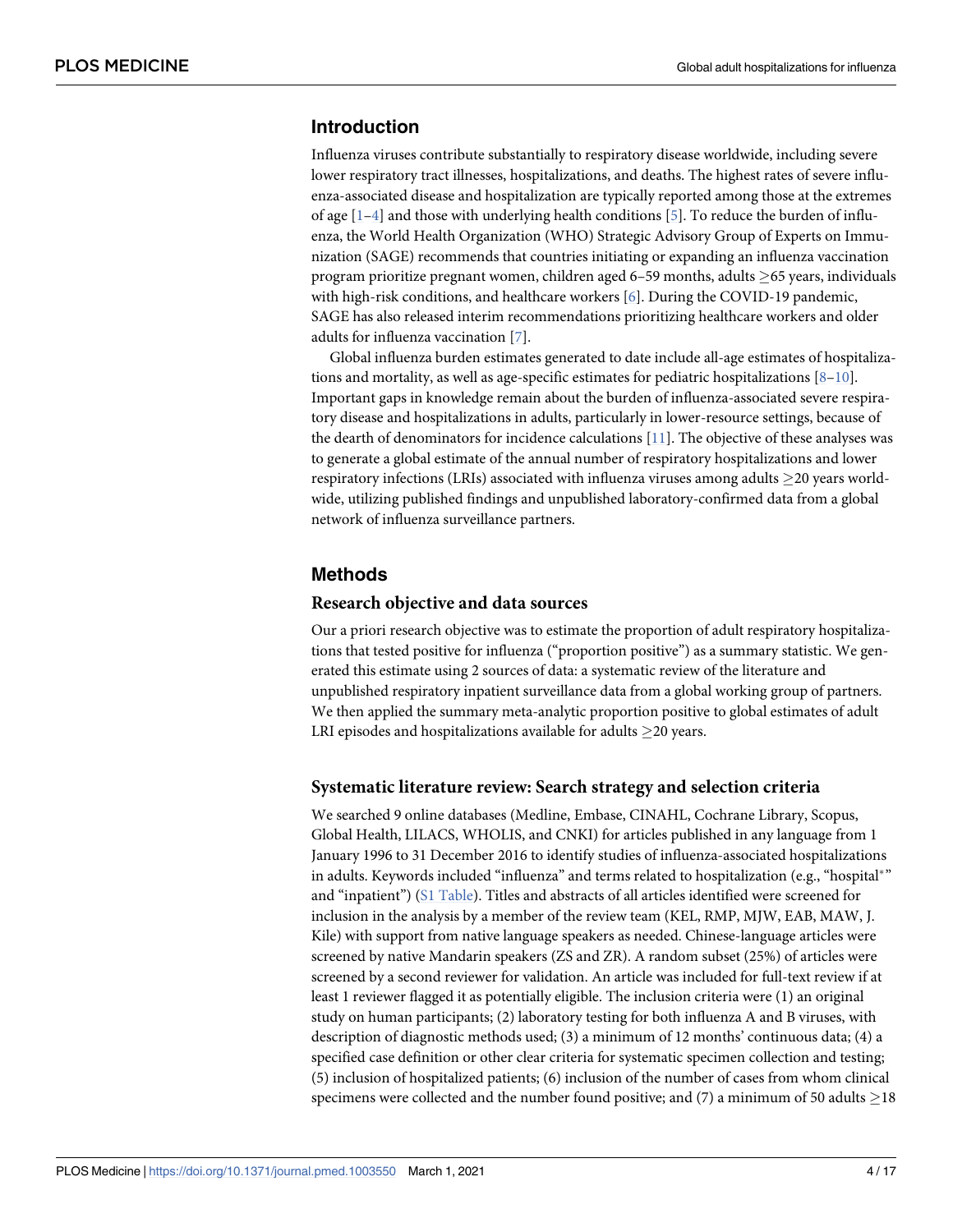<span id="page-4-0"></span>years of age (or an adult population, as described by authors) tested for influenza across the duration of the study.

We excluded studies that described nosocomial influenza infections or included data from calendar year 2009 (the initial wave of influenza A(H1N1)pdm09 virus circulation) in a manner that could not be separated from data from other years, since both influenza epidemiology and testing practices were atypical during this period. Although the influenza A(H1N1)pdm09 pandemic period continued into 2010, this was often second-wave circulation and was not excluded from the analysis. For titles and abstracts meeting the inclusion criteria, full-text articles were assessed independently by 2 members of the review team. Any discrepant decisions on full-text articles were first discussed between the 2 reviewers; those that could not be resolved  $(n = 2)$  were adjudicated by a third reviewer (MAW).

From each eligible article, we abstracted the following data elements: (1) the total number of inpatients tested and total positive for influenza by age group and influenza type and subtype where available, (2) location and timeframe of data collection, (3) the case definition and diagnostic tests used, (4) the proportion of the study population with any underlying conditions (as defined by the paper), and (5) influenza vaccination coverage in the study population. We recorded whether the study population was a "special population," defined as a selection of participants not representative of all inpatients (e.g., intensive care unit patients or those with chronic obstructive pulmonary disease [COPD]). WHO region, World Bank income category (low, lower-middle, upper-middle, or high income), and pneumococcal conjugate vaccine (PCV) introduction status were assigned for each dataset, based on the country and start year of data collection [[12,13\]](#page-16-0). Quality of evidence for each published paper was evaluated on a simplified Newcastle–Ottawa scale, as described previously [\[8,14\]](#page-16-0). Key variables (number tested and positive, laboratory method used, and quality score) were abstracted by 2 independent reviewers. We did not preregister the protocol for this systematic review. A full list of eligible published articles with key abstracted data, and a PRISMA checklist for systematic reviews [\[15\]](#page-16-0), are provided in [S2 Table](#page-13-0) and [S1 PRISMA Checklist.](#page-13-0)

#### **GRIPP Working Group**

To supplement data from published studies, we established a working group, the Global Respiratory Hospitalizations–Influenza Proportion Positive (GRIPP) Working Group, which compiled recent, typically unpublished data through 2016 from surveillance platforms conducting systematic inpatient surveillance for influenza. Eligible surveillance platforms included those that conducted systematic year-round inpatient testing using any acute respiratory case definition (e.g., severe acute respiratory infection [SARI] or community-acquired pneumonia [CAP]) for at least 12 consecutive months and that tested at least 50 adult inpatients over the duration of the study. A minimum of 50 samples was selected to reduce within-study variance and remove undue influence of very small studies. We contacted 73 partners, of whom 37 (51%) had eligible adult data and agreed to participate in the GRIPP Working Group. We collected the following data in a standardized form: the number of persons tested and positive for influenza by calendar year and age group (18–64 years and  $>65$  years), the total number of inpatient sites, case definition used, and any participant selection procedures. Patient comorbid conditions and influenza vaccination status were not frequently reported in partner surveillance platforms, and were not collected on the standardized form. If surveillance data were also represented in a paper identified through the systematic review, the working group dataset was used, and the published article was excluded as a duplicate source. Working group data were not scored for quality in the same manner as published articles, but were reviewed for completeness and internal consistency of primary results. Influenza virus detections were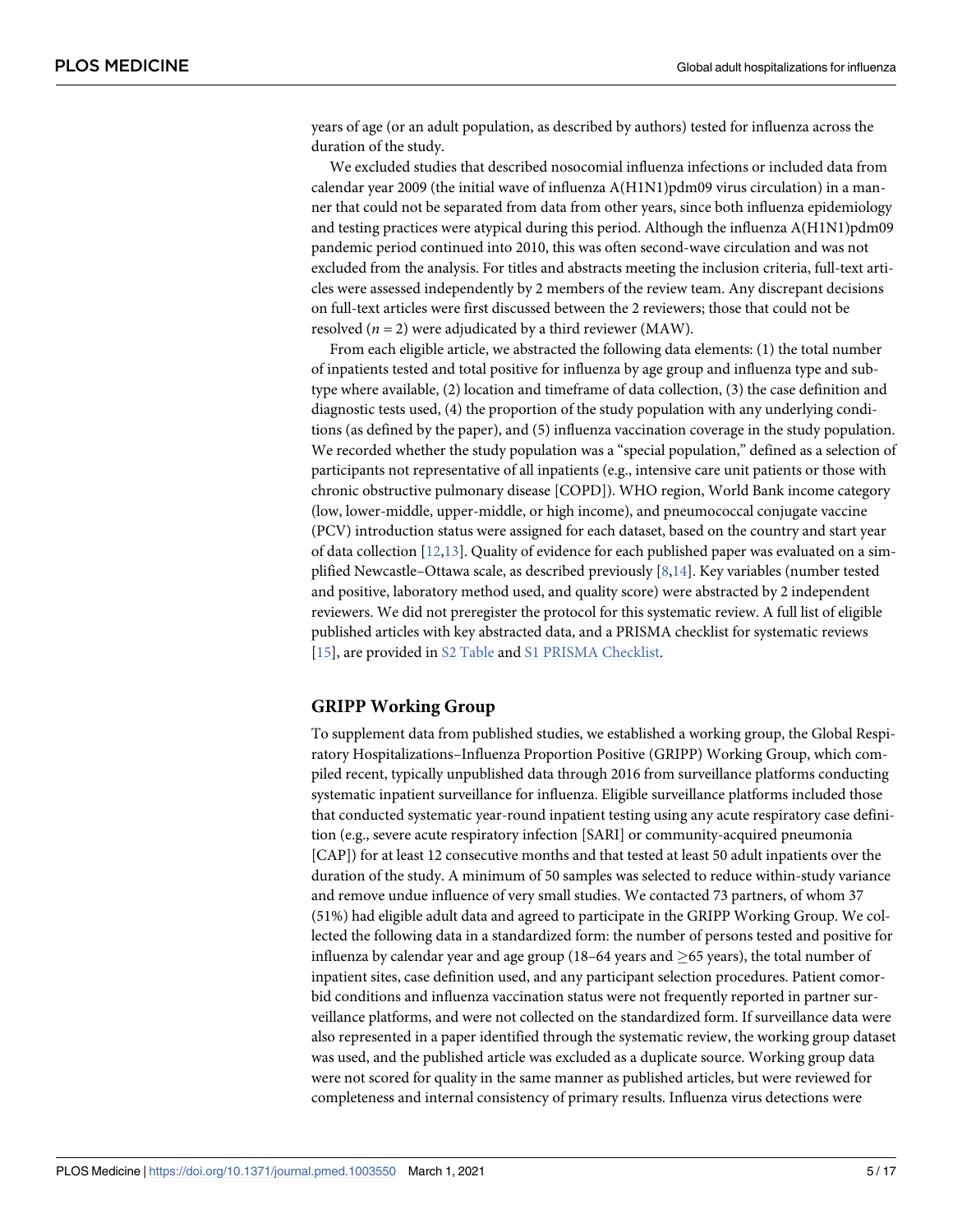<span id="page-5-0"></span>reported by type and A subtypes where available; however, as influenza B virus lineage testing was rarely conducted during the study period, it was not included in the current analyses.

#### **Statistical analysis**

We explored all data from both published and unpublished sources in the univariate analysis of median proportion positive by categorical variables (such as diagnostic test used, case definition, WHO region, and country income classification). We tested for differences in frequencies across groups using chi-squared. Since the proportion of respiratory samples testing positive for influenza was not normally distributed, we estimated median values and interquartile ranges (IQRs), and used Kruskal–Wallis non-parametric ANOVA to compare the summary proportion positive per dataset/study across groups. We used a p-value of *<*0.05 as our threshold for significance.

To minimize variability observed among data sources in the univariate analysis, we limited the meta-analysis to data derived from gold-standard reverse transcription PCR (RT-PCR) diagnostic testing and excluded all studies of special populations to estimate the proportion of adult respiratory hospitalizations positive for influenza. To derive meta-analytic estimates of proportion positive, we used a log-binomial mixed model with a random effect for data source that allowed for inclusion of multiple years of data from a single data source [\[8\]](#page-16-0).  $I^2$  was calculated as variance across datasets as a percentage of total variance in each model. We generated overall, age-stratified (20–64 and  $>65$  years), and influenza A and B virus-specific proportion positive estimates. Virus type-specific models were restricted to datasets with at least 1 typespecific positive sample.

Overall and age-specific meta-analytic estimates of proportion positive were multiplied by LRI hospitalization and LRI episode estimates for adults  $>$ 20 years, which were from the Global Burden of Disease (GBD) 2017 study [[10](#page-16-0)], obtained for calendar year 2016 for this analysis. The GBD study models the incidence of LRI episodes and hospitalizations at a global and regional level, by age group, using a Bayesian meta-regression tool. Confidence intervals for our multiplied estimates of the number of influenza-associated events were created through a Monte Carlo resampling process that assumed normal distribution for denominators and binomial distributions for the modeled proportion positive estimates, using 95% confidence intervals as lower and upper bounds, with 5,000 iterations. We calculated rates by dividing the above estimates by the 2016 global population [[16](#page-16-0)]. Post hoc sensitivity analyses were conducted to explore patterns in heterogeneity ( $I^2$ ) of the pooled proportion positive and percent change in the estimated number of hospitalizations by stratifying for key covariates. All statistical analyses were conducted in R version 3.5.2, with package "lme4" for mixed models [\[17,18\]](#page-16-0).

Ethical approval was not required for this study.

#### **Results**

The systematic literature search identified 18,945 unique articles published between January 1996 and December 2016, describing data collected from 1982 through 2016. An additional 21 articles were identified outside the search through consultation with subject-matter experts and review of references. Of these 18,966 articles, we reviewed 1,158 full-text articles; 75 met the inclusion criteria and were abstracted for the descriptive analysis ( $Fig 1$ ). Combining these with the 37 GRIPP Working Group surveillance datasets, we included 112 unique influenza data sources from 55 countries across all 6 WHO regions. Compared with published articles, surveillance datasets were more likely to use RT-PCR as the primary method of diagnosis ( $n =$ 35/37, 95%, versus n = 38/75, 51%; p *<* 0.001) and more likely to use SARI, a WHO-recommended case definition for severe influenza disease [[19](#page-16-0)], as the case definition (78% versus 8%,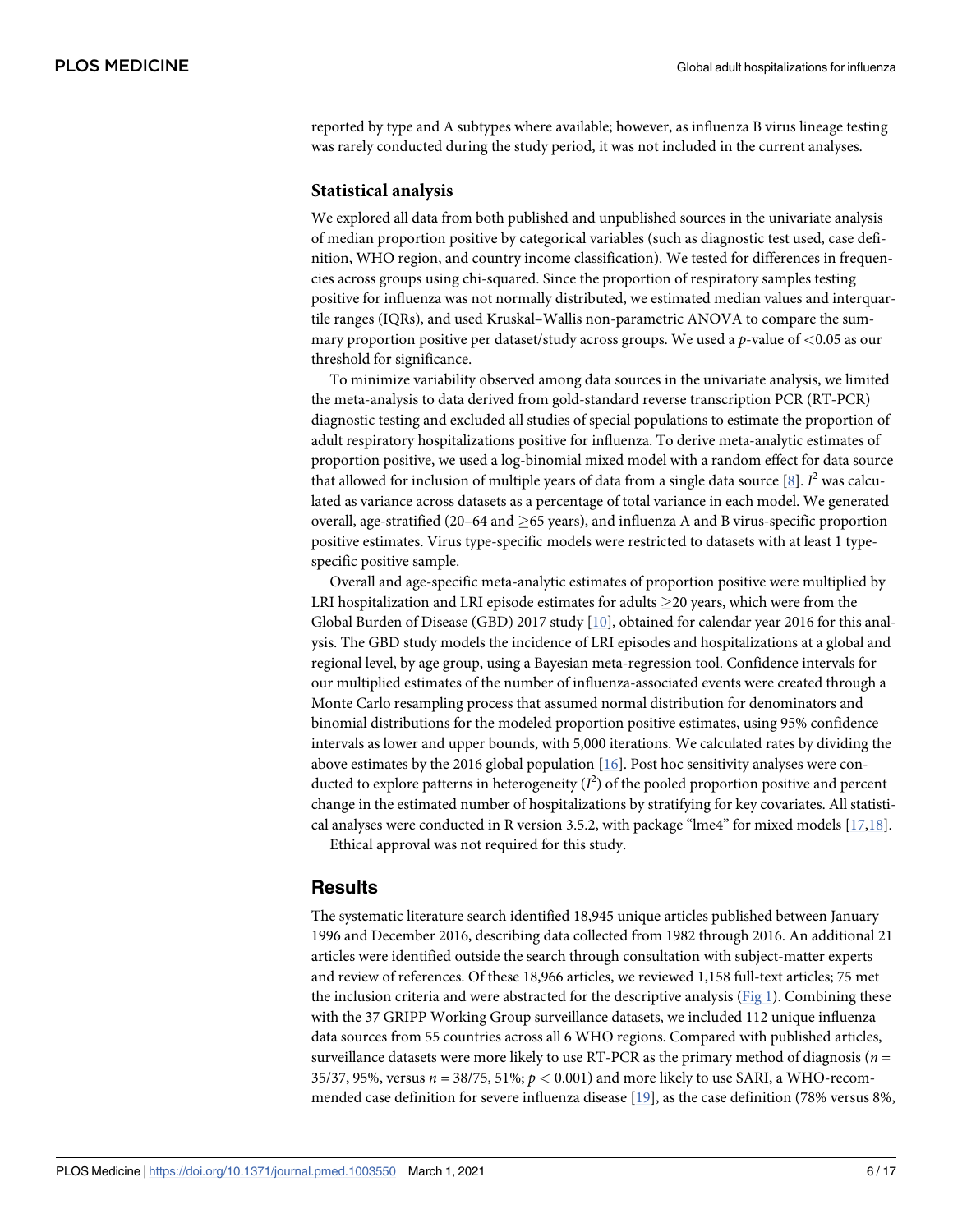<span id="page-6-0"></span>

Positive.

<https://doi.org/10.1371/journal.pmed.1003550.g001>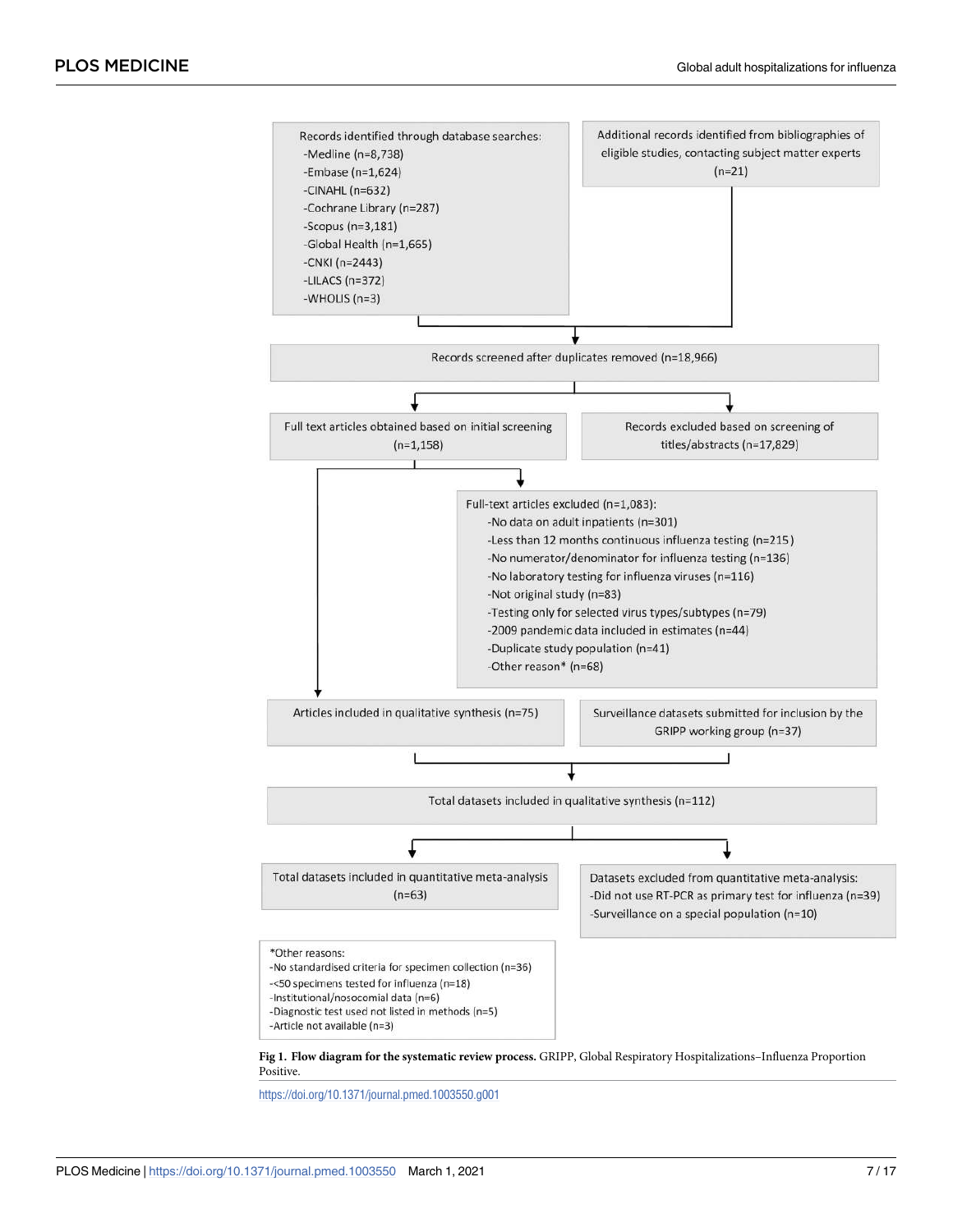<span id="page-7-0"></span>p *<* 0.001). Surveillance datasets were also more commonly from low- and lower-middle income countries, compared with published articles (67% versus 14%, p *<* 0.001). Approximately 57% of published articles presented *<*2 years of data, versus 8% of surveillance datasets ( $p < 0.001$ ). Special populations were the specific focus of 27% ( $n = 20/75$ ) of the published articles, and none of the surveillance datasets ([Table 1\)](#page-8-0). Frequency of comorbid conditions was reported for 47 (63%) of the 75 published articles, with a range of 25% to 100% of patients having 1 or more conditions. Influenza vaccination status of patients was only reported by 5 articles; vaccine coverage ranged between 7% and 48%.

Among all data sources ( $n = 112$ ), the median percent of respiratory samples that were influenza positive among adult patients <65 years was similar to that among those  $\geq$ 65 years (15%, IQR 9%–21%, versus 13%, IQR 8%–17%, respectively;  $p = 0.280$ ). The median percent positive was higher among surveillance data compared to published articles (15%, IQR 10%– 20%, versus 10%, IQR 6%–17%;  $p = 0.011$ ). The median percent positive was higher among middle-income countries than low- or high-income countries ( $p = 0.035$ ). Case definition was also influential, with higher values among studies using SARI or LRI compared to those using acute respiratory infection (ARI) or pneumonia. The percent of patients positive for influenza was not associated with diagnostic test used [\(S3 Table](#page-13-0)). When we restricted the data to the subset of studies that were included in the meta-analysis—i.e., those using RT-PCR data (excluding special populations), shown in [Table 2](#page-10-0)—the median proportion positive differed only by case definition, as indicated by post hoc non-parametric pairwise testing (Dunn's test with Bonferroni correction), which identified a significant difference between pneumonia-based estimates and SARI-based estimates ( $p = 0.005$ ).

Data by year and influenza A virus subtype were primarily available from surveillance conducted by the GRIPP Working Group in years after the 2009 pandemic ([Fig 2](#page-11-0)). While different virus types and subtypes predominated from year to year within individual datasets, the yearly median percent positive across datasets showed that influenza A viruses were detected approximately 3 times more frequently than influenza B viruses, with generally equal frequency of influenza A(H1N1) and influenza A(H3N2) viruses in any given year. An increasing tendency was seen in influenza A (overall and both subtypes), but not influenza B, during this time.

The primary meta-analysis model ( $n = 63$  datasets) found influenza to be associated with 14.1% (95% CI 12.1%–16.5%) of acute respiratory hospitalizations (all adults). Influenza A viruses were associated with an estimated 10.6% (95% CI 8.9%–12.5%) of these episodes, and influenza B viruses with 3.5% (95% CI 2.8%–4.3%). Applying the overall percent influenza positive to estimates of hospitalized and total LRI episodes resulted in a total of 5,678,000 (95% CI 3,205,000–9,432,000) influenza-associated LRI hospitalizations and 32,126,000 (95% CI 20,484,000–46,129,000) influenza-associated LRI episodes in persons  $\geq$ 20 years globally. Using age-specific proportion positive estimates, this equated to 3,464,000 (95% CI 1,885,000– 5,978,000) influenza-associated hospitalizations among adults 20–64 years and 2,831,000 (95% CI 1,716,000–3,969,000) influenza-associated hospitalizations among adults  $>65$  years [\(Table 3\)](#page-12-0). From these estimates, we calculated a rate of 80 (95% CI 44–139) hospitalizations/ 100,000 population among adults *<*65 years and 437 (95% CI 265–612) hospitalizations/ 100,000 population among older adults. By virus type, we estimated 4,264,000 (95% CI 2,185,000–7,353,000) influenza A–associated and 1,408,000 (95% CI 322,000–3,034,000) influenza B–associated hospitalizations each year, as well as 24,126,000 (95% CI 13,880,000– 36,677,000) influenza A–associated and 7,966,000 (95% CI 1,650,000–15,426,000) influenza B– associated LRI episodes. Regional estimates are presented in [S4 Table](#page-13-0). Additional model data and sensitivity analyses are presented in [S5 Table](#page-13-0). A forest plot of findings by dataset is pre-sented in [S1 Fig.](#page-13-0)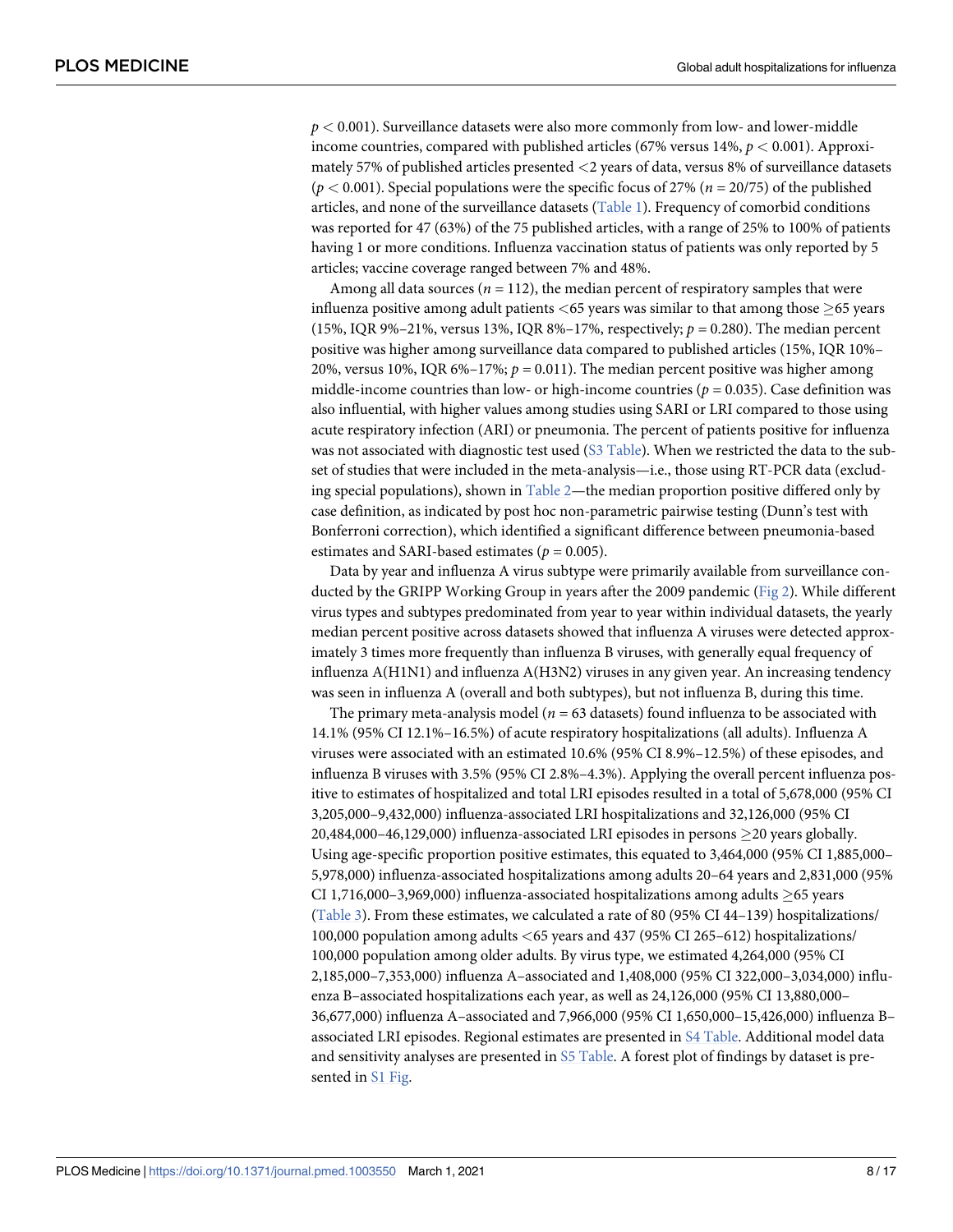<span id="page-8-0"></span>

| Table 1. Description of published studies and Global Respiratory Hospitalizations-Influenza Proportion Positive (GRIPP) surveillance datasets summarizing |  |
|-----------------------------------------------------------------------------------------------------------------------------------------------------------|--|
| influenza-associated respiratory hospitalizations among adults, 1996–2016.                                                                                |  |

| Characteristic                            | Published studies, $n = 75$ |         | Surveillance datasets, $n = 37$ |         | p-Value |
|-------------------------------------------|-----------------------------|---------|---------------------------------|---------|---------|
|                                           | n                           | Percent | n                               | Percent |         |
| Age group                                 |                             |         |                                 |         |         |
| Adults <65 years*                         | 14                          | 19%     | 36                              | 97%     | < 0.001 |
| Adults $\geq$ 65 years                    | 32                          | 43%     | 16                              | 43%     | 0.95    |
| All adults                                | 75                          | 100%    | 37                              | 100%    |         |
| Study duration in years                   |                             |         |                                 |         | < 0.001 |
| $1$ to $2$                                | 43                          | 57%     | 3                               | 8%      |         |
| $3$ to $4\,$                              | 31                          | 41%     | 14                              | 38%     |         |
| $5+$                                      | $\mathbf{1}$                | 1%      | 20                              | 54%     |         |
| Timeframe                                 |                             |         |                                 |         | < 0.001 |
| Pre-2009 data only                        | 45                          | 60%     | $\boldsymbol{0}$                | 0%      |         |
| Post-2009 data                            | 30                          | 40%     | 31                              | 84%     |         |
| Both pre- and post-2009 data              | $\mathbf{0}$                | $0\%$   | 6                               | 16%     |         |
| Total number of specimens tested          |                             |         |                                 |         | < 0.001 |
| $50 - 99$                                 | 12                          | 16%     | $\,1$                           | 3%      |         |
| $100 - 499$                               | 48                          | 64%     | $\overline{7}$                  | 19%     |         |
| 500-999                                   | 9                           | 12%     | 5                               | 14%     |         |
| $1,000+$                                  | 6                           | 8%      | 24                              | 65%     |         |
| Diagnostic test                           |                             |         |                                 |         | < 0.001 |
| Reverse transcription PCR (RT-PCR) only   | 23                          | 31%     | 17                              | 46%     |         |
| Immunofluorescence only                   | 12                          | 16%     | $\boldsymbol{0}$                | $0\%$   |         |
| Serological assay only                    | 13                          | 17%     | $\boldsymbol{0}$                | 0%      |         |
| Multiple tests, including RT-PCR          | 18                          | 24%     | 20                              | 54%     |         |
| Multiple tests, excluding RT-PCR          | 6                           | 8%      | $\boldsymbol{0}$                | $0\%$   |         |
| Other <sup>†</sup>                        | 3                           | 4%      | $\boldsymbol{0}$                | $0\%$   |         |
| <b>Case definition</b>                    |                             |         |                                 |         | < 0.001 |
| Acute respiratory infection (ARI)         | 6                           | 8%      | $\mathbf{1}$                    | 3%      |         |
| Lower respiratory infection (LRI)         | 3                           | $4\%$   | 5                               | 14%     |         |
| Pneumonia                                 | 32                          | 43%     | $\boldsymbol{0}$                | $0\%$   |         |
| Severe acute respiratory infection (SARI) | 6                           | 8%      | 29                              | 78%     |         |
| Other <sup>#</sup>                        | 28                          | 37%     | $\overline{c}$                  | 5%      |         |
| Special population <sup>9</sup>           |                             |         |                                 |         | < 0.001 |
| Yes                                       | 20                          | 27%     | $\boldsymbol{0}$                | $0\%$   |         |
| No                                        | 55                          | 73%     | 37                              | 100%    |         |
| World Health Organization region          |                             |         |                                 |         | < 0.001 |
| Africa                                    | 1                           | 1%      | $\,$ 8 $\,$                     | 22%     |         |
| Americas                                  | 11                          | 15%     | $\overline{7}$                  | 19%     |         |
| Eastern Mediterranean                     | $\overline{4}$              | 5%      | $\overline{\mathbf{4}}$         | 11%     |         |
| Europe                                    | 22                          | 29%     | $\mathbf{1}$                    | $3\%$   |         |
| Southeast Asia                            | 5                           | 7%      | 9                               | 24%     |         |
| Western Pacific                           | 32                          | 43%     | $\,$ 8 $\,$                     | 22%     |         |
| World Bank income level                   |                             |         |                                 |         | < 0.001 |
| Low                                       | $\mathbf{1}$                | 1%      | 9                               | 24%     |         |
| Lower-middle                              | $10\,$                      | 13%     | 16                              | 43%     |         |
| Upper-middle                              | 24                          | 32%     | $\overline{7}$                  | 19%     |         |
| High                                      | $40\,$                      | 53%     | 5                               | 14%     |         |

(Continued)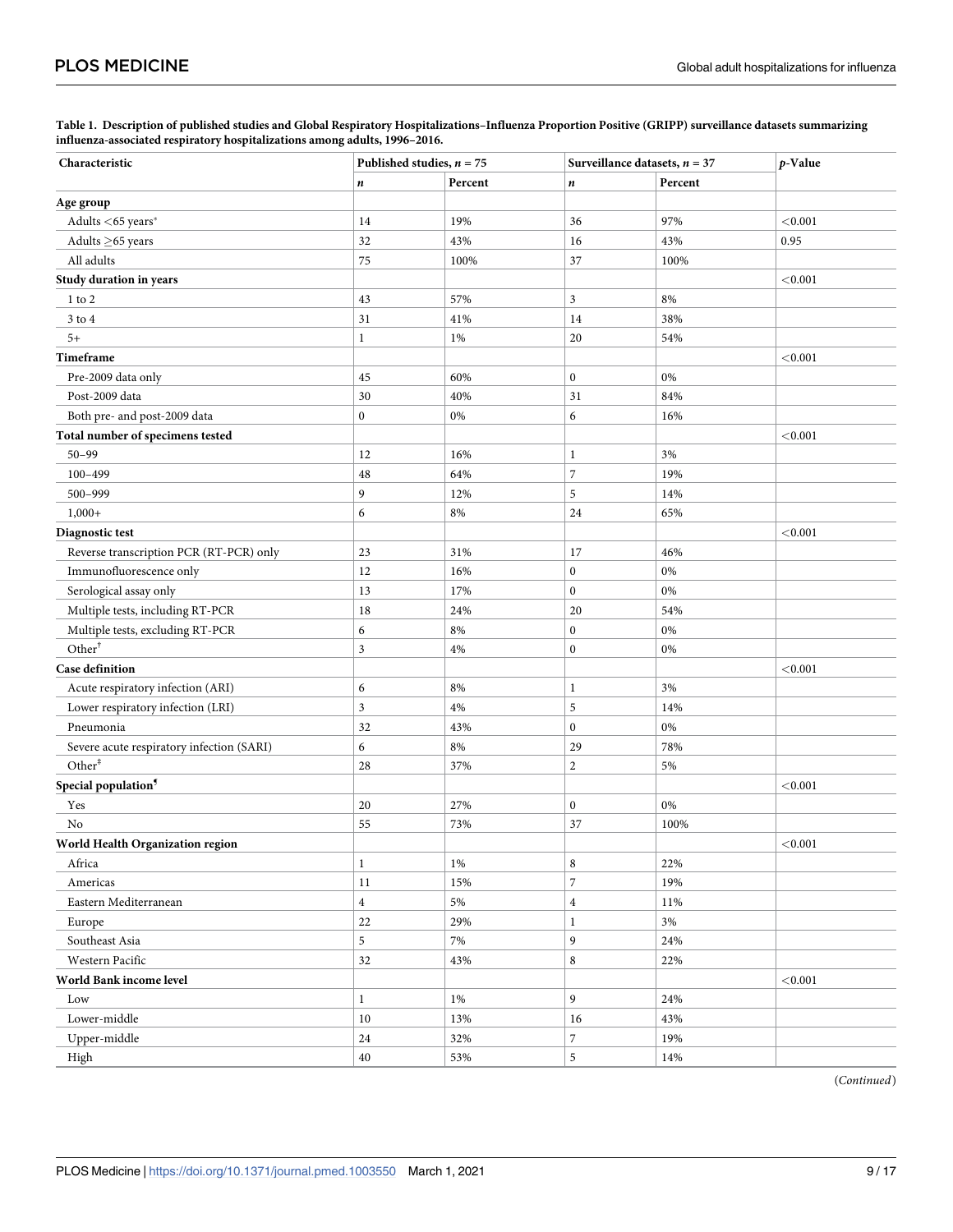#### <span id="page-9-0"></span>**Table 1.** (Continued)

| Characteristic                                      | Published studies, $n = 75$ |         | Surveillance datasets, $n = 37$ |         | $p$ -Value |
|-----------------------------------------------------|-----------------------------|---------|---------------------------------|---------|------------|
|                                                     | n                           | Percent | n                               | Percent |            |
| Quality score (published studies only) <sup>§</sup> |                             |         |                                 |         |            |
|                                                     |                             | 3%      |                                 |         |            |
|                                                     | 17                          | 23%     |                                 |         |            |
|                                                     | 36                          | 48%     |                                 |         |            |
|                                                     | 20                          | 27%     |                                 |         |            |
| Included in meta-analysis                           |                             |         |                                 |         | < 0.001    |
| Yes                                                 | 28                          | 37%     | 35                              | 95%     |            |
| No                                                  | 47                          | 63%     |                                 | 5%      |            |

The range of study years for the published studies was 1982-2016; the range of study years for the surveillance datasets was 2005-2016.

�Gaps in age-specific estimates due to lack of outcome data stratified by age group.

<sup>†</sup>Includes rapid immunochromatographic assay ( $n = 2$ ) and virus culture ( $n = 1$ ).

 $^{\ddagger}$ Includes acute exacerbation of chronic obstructive pulmonary disease (COPD) ( $n=14$ ), respiratory hospitalization (acute or non-acute) ( $n=10$ ), acute exacerbation of asthma ( $n = 3$ ), acute febrile illness ( $n = 2$ ), intubation among intensive care unit (ICU) patients ( $n = 1$ ), acute respiratory distress syndrome (ARDS) ( $n = 1$ ), ICD codes consistent with influenza ( $n = 1$ ), and acute coronary syndrome with recent influenza-like illness ( $n = 1$ ).

Includes studies of populations with COPD ( $n = 10$ ), hospitalized in the ICU only ( $n = 3$ ), with immunocompromising conditions ( $n = 1$ ), with asthma ( $n = 1$ ), with heart disease ( $n = 1$ ), or in the military ( $n = 1$ ).

 $^{\circ}$ Quality of included articles was assessed using a simplified Newcastle–Ottawa scale [\[9,15](#page-16-0)]. Possible quality score from 0 (lowest) to 3 (highest).

<https://doi.org/10.1371/journal.pmed.1003550.t001>

## **Discussion**

We estimated that seasonal influenza viruses were associated with 14% of acute lower respiratory disease among hospitalized adults. In 2016, this equated to 5.7 million influenza-associated LRI hospitalizations and 32.1 million LRI episodes globally. The majority of hospitalizations and episodes occurred among younger adults, although influenza-associated hospitalization rates were 5 times higher among older adults. Three-quarters of episodes (24 million) were associated with influenza A viruses of any subtype, and one-quarter (8 million) were associated with influenza B viruses.

These estimates are consistent with, or slightly higher than, existing global estimates of influenza morbidity and mortality. Our model adds to the existing knowledge by providing an estimate focused specifically on adult populations, adding a large amount of additional influenza-specific data from unpublished surveillance data over several years from a diverse range of countries where publications are often not available, and allowing for validation and triangulation across models. The 2017 GBD study found that influenza was associated with 9.5 million LRI hospitalizations worldwide among all age groups, with a majority of these occurring among children 19 years and younger. This estimate was based on an attributable fraction estimate for all ages of 8.5%, derived from a systematic literature review of published studies, but was lower than our estimate for adults (14%), as well as our previous estimate for older children (16%) [\[8,10\]](#page-16-0). The GBD study's approach might underestimate the attributable fraction of influenza among adults because of the inclusion of pediatric patients, who are less likely to test positive for influenza. The attributable fraction used in the GBD analysis also included data derived from less-sensitive diagnostic assays (i.e., ELISA) in addition to RT-PCR–diagnosed influenza [[20](#page-16-0)].

By comparing our estimated LRI episodes and hospitalizations to published estimates of global influenza mortality, we are also able to validate our estimated outcomes. Recent estimates suggest that influenza is associated with 291,243–645,832 deaths per year [\[9](#page-16-0)]. Assuming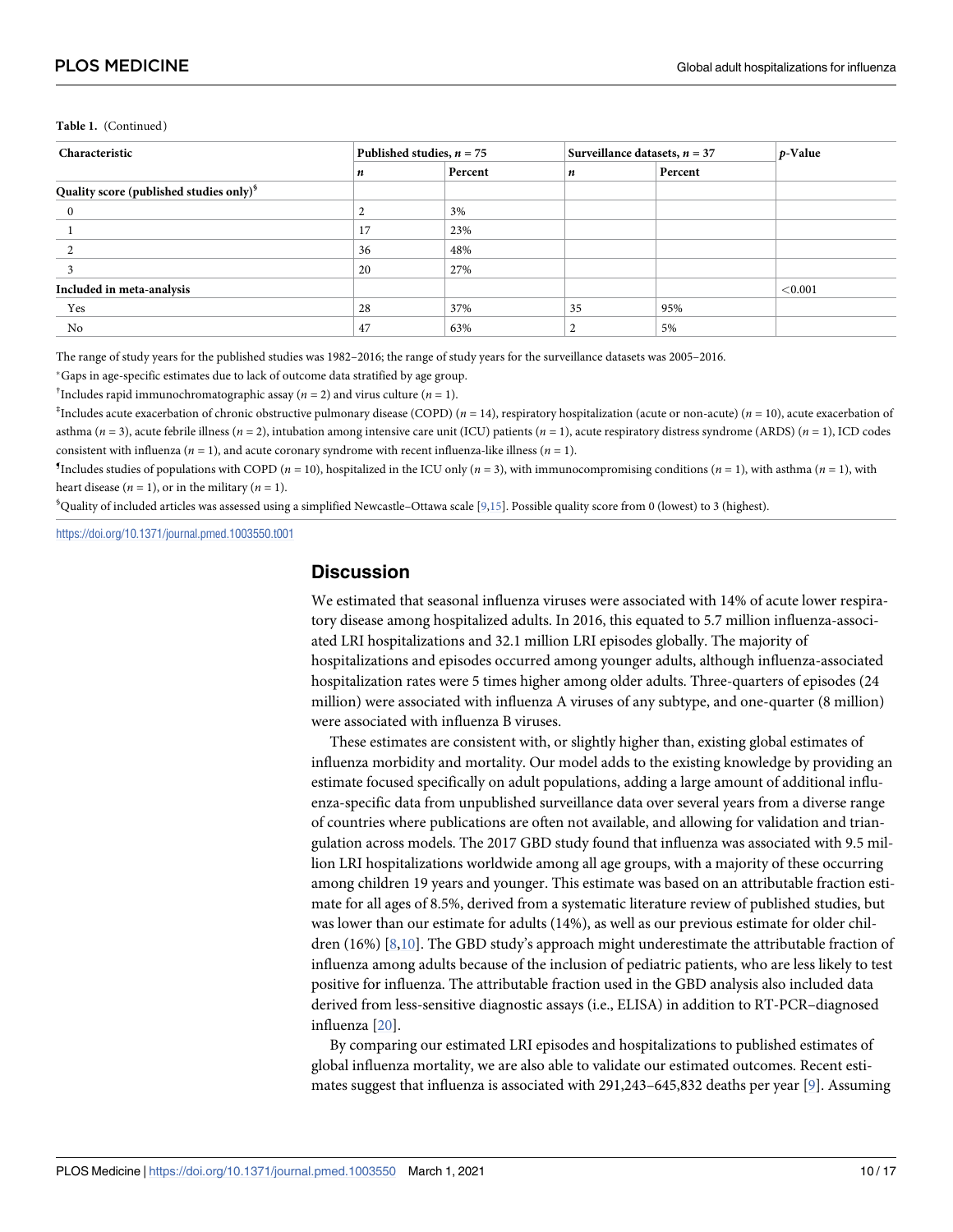| Category                                     | Number of data sources ( $n =$<br>63) | Total number of specimens tested |       |                         | Percent influenza-positive |            |                         | p-Value |
|----------------------------------------------|---------------------------------------|----------------------------------|-------|-------------------------|----------------------------|------------|-------------------------|---------|
|                                              |                                       | Median   IQR                     |       |                         | Median                     | <b>IQR</b> |                         |         |
|                                              |                                       |                                  |       | Lower bound Upper bound |                            |            | Lower bound Upper bound |         |
| All adults                                   | 63                                    | 510                              | 225   | 2,092                   | 13%                        | 8%         | 19%                     |         |
| Age group*                                   |                                       |                                  |       |                         |                            |            |                         |         |
| $18-64$ years                                | 41                                    | 867                              | 341   | 2,759                   | 16%                        | 11%        | 21%                     | 0.17    |
| $65+ years$                                  | 38                                    | 198                              | 81    | 890                     | 14%                        | 9%         | 17%                     |         |
| Data source                                  |                                       |                                  |       |                         |                            |            |                         |         |
| Surveillance                                 | 35                                    | 1,376                            | 542   | 3,775                   | 15%                        | 10%        | 20%                     | 0.089   |
| Published                                    | 28                                    | 225                              | 120   | 349                     | 10%                        | 7%         | 18%                     |         |
| Timeframe                                    |                                       |                                  |       |                         |                            |            |                         |         |
| Pre-2009 data                                | 14                                    | 191                              | 124   | 242                     | 9%                         | 8%         | 12%                     | 0.097   |
| Post-2009 data                               | 45                                    | 987                              | 328   | 2,818                   | 15%                        | 9%         | 20%                     |         |
| Pre- and post-2009 data                      | $\overline{4}$                        | 5,948                            | 2,581 | 9,527                   | 10%                        | 10%        | 13%                     |         |
| <b>Case definition</b>                       |                                       |                                  |       |                         |                            |            |                         |         |
| Acute respiratory infection (ARI)            | 6                                     | 254                              | 126   | 279                     | 10%                        | 4%         | 13%                     | 0.006   |
| Lower respiratory infection (LRI)            | $\overline{7}$                        | 1,158                            | 513   | 6,140                   | 13%                        | 11%        | 15%                     |         |
| Pneumonia                                    | 12                                    | 182                              | 120   | 258                     | 8%                         | 6%         | 10%                     |         |
| Severe acute respiratory infection<br>(SARI) | 33                                    | 1,720                            | 426   | 3,222                   | 17%                        | 11%        | 21%                     |         |
| Other <sup>†</sup>                           | 5                                     | 510                              | 256   | 582                     | 10%                        | 9%         | 17%                     |         |
| World Health Organization region             |                                       |                                  |       |                         |                            |            |                         |         |
| Africa                                       | 8                                     | 1,490                            | 491   | 1,797                   | 9%                         | 6%         | 11%                     | 0.071   |
| Americas                                     | 11                                    | 328                              | 210   | 4,081                   | 13%                        | 7%         | 18%                     |         |
| Eastern Mediterranean                        | 7                                     | 987                              | 361   | 2,743                   | 20%                        | 20%        | 22%                     |         |
| Europe                                       | 8                                     | 191                              | 134   | 262                     | 9%                         | 7%         | 11%                     |         |
| Southeast Asia                               | 11                                    | 1,130                            | 456   | 2,573                   | 14%                        | 11%        | 18%                     |         |
| Western Pacific                              | 18                                    | 485                              | 259   | 2,458                   | 15%                        | 10%        | 19%                     |         |
| World Bank income level                      |                                       |                                  |       |                         |                            |            |                         |         |
| Low                                          | 9                                     | 1,253                            | 565   | 1,766                   | 12%                        | 11%        | 14%                     | 0.14    |
| Lower-middle                                 | 20                                    | 785                              | 312   | 2,952                   | 16%                        | 10%        | 21%                     |         |
| Upper-middle                                 | 16                                    | 467                              | 237   | 1,737                   | 15%                        | 9%         | 21%                     |         |
| High                                         | 18                                    | 294                              | 188   | 1,822                   | 10%                        | 7%         | 15%                     |         |

<span id="page-10-0"></span>[Table 2](#page-7-0). Median number of specimens tested and percent positive for influenza, by age group, study design, and population, among studies included in the meta**analysis.**

�Gaps in age-specific estimates due to lack of outcome data stratified by age group.

<sup>†</sup>Includes respiratory hospitalization (acute or non-acute) ( $n = 4$ ) and ICD codes consistent with influenza ( $n = 1$ ).

<https://doi.org/10.1371/journal.pmed.1003550.t002>

the majority of these deaths occur among adults, and using the upper bound of this estimate, this would translate to 11% of influenza-associated hospitalizations and 2% of influenza-associated LRI episodes, which are consistent with US Centers for Disease Control and Prevention estimates of the burden of disease for influenza [[21](#page-16-0)].

This analysis is subject to several limitations. Our model summarizes the magnitude of influenza-associated hospitalizations across many years to determine the proportion that are influenza-associated in any 1 year. However, the proportion of respiratory disease caused by influenza in a given setting or year can be affected by a wide range of factors, such as specimen type, case definition, influenza and pneumococcal vaccine use, characteristics of predominating influenza viruses, and trends in circulation of other pathogens. We attempted to understand and control for these factors in the current analysis through our inclusion criteria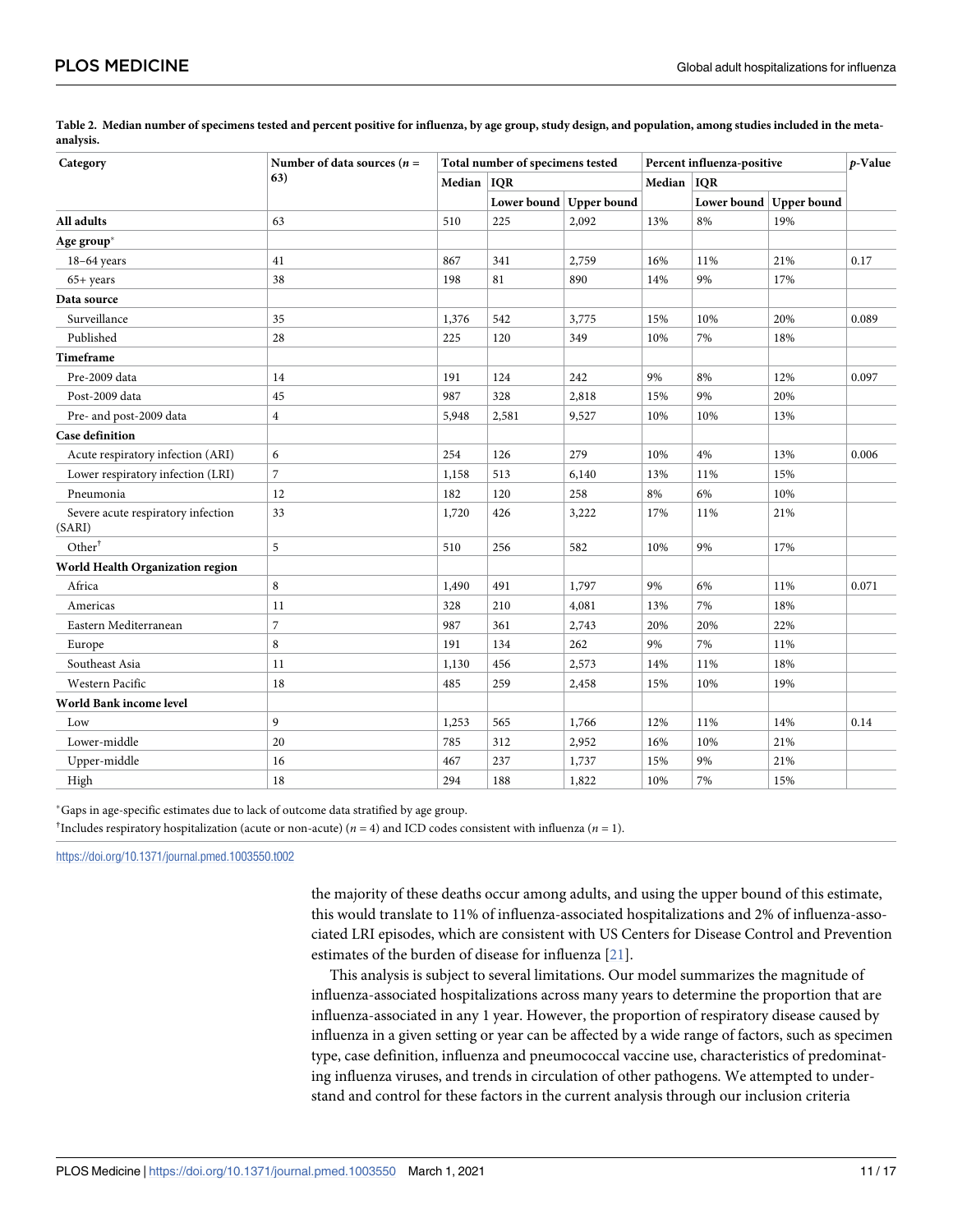<span id="page-11-0"></span>

**[Fig 2.](#page-7-0) Median proportion of adult respiratory samples testing positive for influenza virus by year and virus type/subtype, 2010 to 2016.** Error bars indicate interquartile range for each estimate.

<https://doi.org/10.1371/journal.pmed.1003550.g002>

(sampling process used, year-round diagnostic testing) and stratified analysis (by case definition and other factors). The proportion of patients with respiratory disease who are hospitalized is also affected by many factors, such as access to care and health-seeking behavior; diagnostic, admission, and referral practices; age; and underlying health status, which likely differ by study site. An additional challenge for this analysis was the relatively limited amount of or lack of stratified data (by year, age group, virus subtype, presence of underlying conditions, region, vaccination history) from both published and unpublished data sources to make for robust stratified analyses (e.g., by region). Further, laboratory diagnosis of influenza in a case of adult LRI may not mean that influenza infection was the cause of hospitalization, as we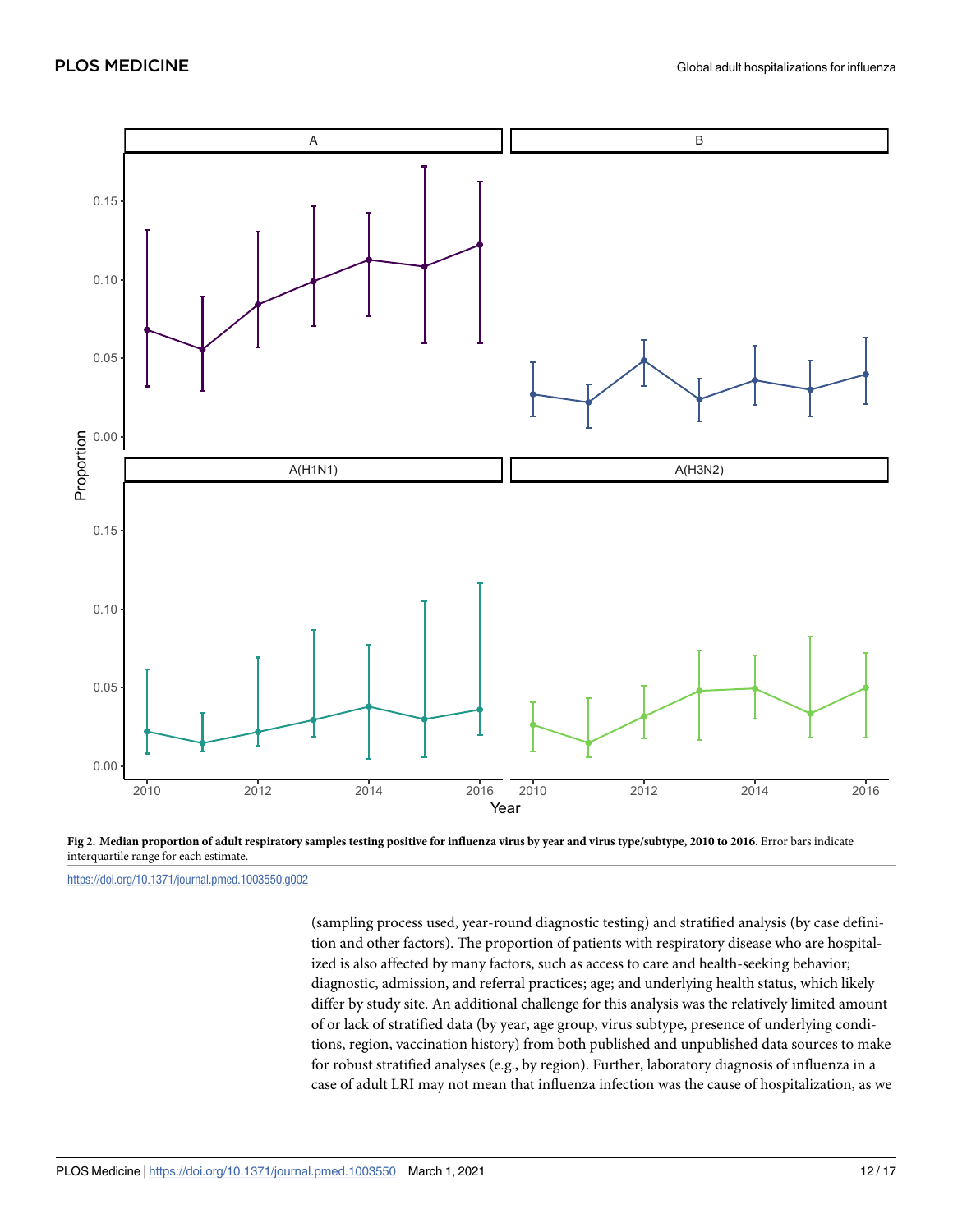| <b>Estimated outcome</b>             | All-cause estimate*<br>(thousands) (95% CI) | Pooled percent influenza-<br>positive <sup>†</sup> (95% CI) | Number of<br>datasets | Influenza-associated events<br>(thousands) (95% CI) | Rate per 100,000<br>population (95% CI) |
|--------------------------------------|---------------------------------------------|-------------------------------------------------------------|-----------------------|-----------------------------------------------------|-----------------------------------------|
| All adults-any<br>influenza          |                                             |                                                             |                       |                                                     |                                         |
| Hospitalized LRI<br>episodes         | 40,226 (25,810-59,569)                      | 14.1% (12.1%-16.5%)                                         | 63                    | 5,678 (3,205-9,432)                                 | $115(65-190)$                           |
| LRI episodes                         | 227,603 (190,403-268,571)                   |                                                             |                       | 32,126 (20,484-46,129)                              | 649 (414-931)                           |
| All adults—influenza A               |                                             |                                                             |                       |                                                     |                                         |
| Hospitalized LRI<br>episodes         | 40,226 (25,810-59,569)                      | 10.6% (8.9%-12.5%)                                          | 51                    | $4,264$ $(2,185-7,353)$                             | $86(44-148)$                            |
| LRI episodes                         | 227,603 (190,403-268,571)                   |                                                             |                       | 24,126 (13,880-36,677)                              | 487 (280-740)                           |
| All adults—influenza B               |                                             |                                                             |                       |                                                     |                                         |
| Hospitalized LRI<br>episodes         | 40,226 (25,810-59,569)                      | $3.5\%$ $(2.8\% - 4.3\%)$                                   | 46                    | 1,408 (322-3,034)                                   | $28(7-61)$                              |
| LRI episodes                         | 227,603 (190,403-268,571)                   |                                                             |                       | 7,966 (1,650-15,426)                                | $161(33-311)$                           |
| Adults 20-64 years-<br>any influenza |                                             |                                                             |                       |                                                     |                                         |
| Hospitalized LRI<br>episodes         | 20,939 (12,894-32,704)                      | 16.5% (13.7%-19.8%)                                         | 41                    | 3,464 (1,885-5,978)                                 | $80(44-139)$                            |
| LRI episodes                         | 187,893 (155,794-223,148)                   |                                                             |                       | 31,087 (19,987-44,444)                              | 722 (464-1,032)                         |
| Adults $>65$ years—any<br>influenza  |                                             |                                                             |                       |                                                     |                                         |
| Hospitalized LRI<br>episodes         | 19,287 (12,916-26,866)                      | 14.7% (12.7%-16.8%)                                         | 38                    | 2,831 (1,716-3,969)                                 | 437 (265-612)                           |
| LRI episodes                         | 39,709 (34,609-45,423)                      |                                                             |                       | 5,830 (4,927-6,740)                                 | 899 (760-1,040)                         |

<span id="page-12-0"></span>

| Table 3. Global estimates of influenza-associated lower respiratory infection (LRI) episodes and hospitalizations, by age group. |  |  |  |
|----------------------------------------------------------------------------------------------------------------------------------|--|--|--|
|----------------------------------------------------------------------------------------------------------------------------------|--|--|--|

�All-cause estimates are derived from the Global Burden of Disease project, adapted for 2016, among individuals 20 years and older. † Percent influenza-positive and number of datasets from meta-analysis.

<https://doi.org/10.1371/journal.pmed.1003550.t003>

did not account for other pathogens or underlying factors. Finally, our estimates for LRI episodes are generated with a proportion influenza positive derived from hospitalized illnesses. Total LRI episodes include illnesses that may or may not be hospitalized. In lower-income settings access to hospital services can be limited; therefore, individuals with illnesses who do not seek care are likely to share similar characteristics with those who do. The proportion associated with influenza may be similar between those who are and are not hospitalized in these settings. Moreover, previous global analyses [[10](#page-16-0)] indicate that non-severe LRI is often more likely to be influenza-positive than severe LRI, and thus applying the hospitalized percent positive to potentially milder non-hospitalized LRI cases suggests that we may have underestimated the true burden of total influenza-associated LRI episodes worldwide.

## **Conclusions**

The burden of severe influenza-associated disease and hospitalizations among adults worldwide is substantial. While older adults, young children, pregnant women, and those with chronic illness are already recommended as target groups for vaccination by WHO, influenza vaccine uptake is low globally, and the widely-used standard-dose inactivated influenza vaccines may have a lower effectiveness in key populations such as older adults, compared to younger adult populations [[22](#page-16-0)]. Efforts to improve influenza vaccines (e.g., via high-dose or adjuvanted formulations) and expand vaccination programs in low- and middle-income countries could lead to more routine vaccination and thus increase protection against severe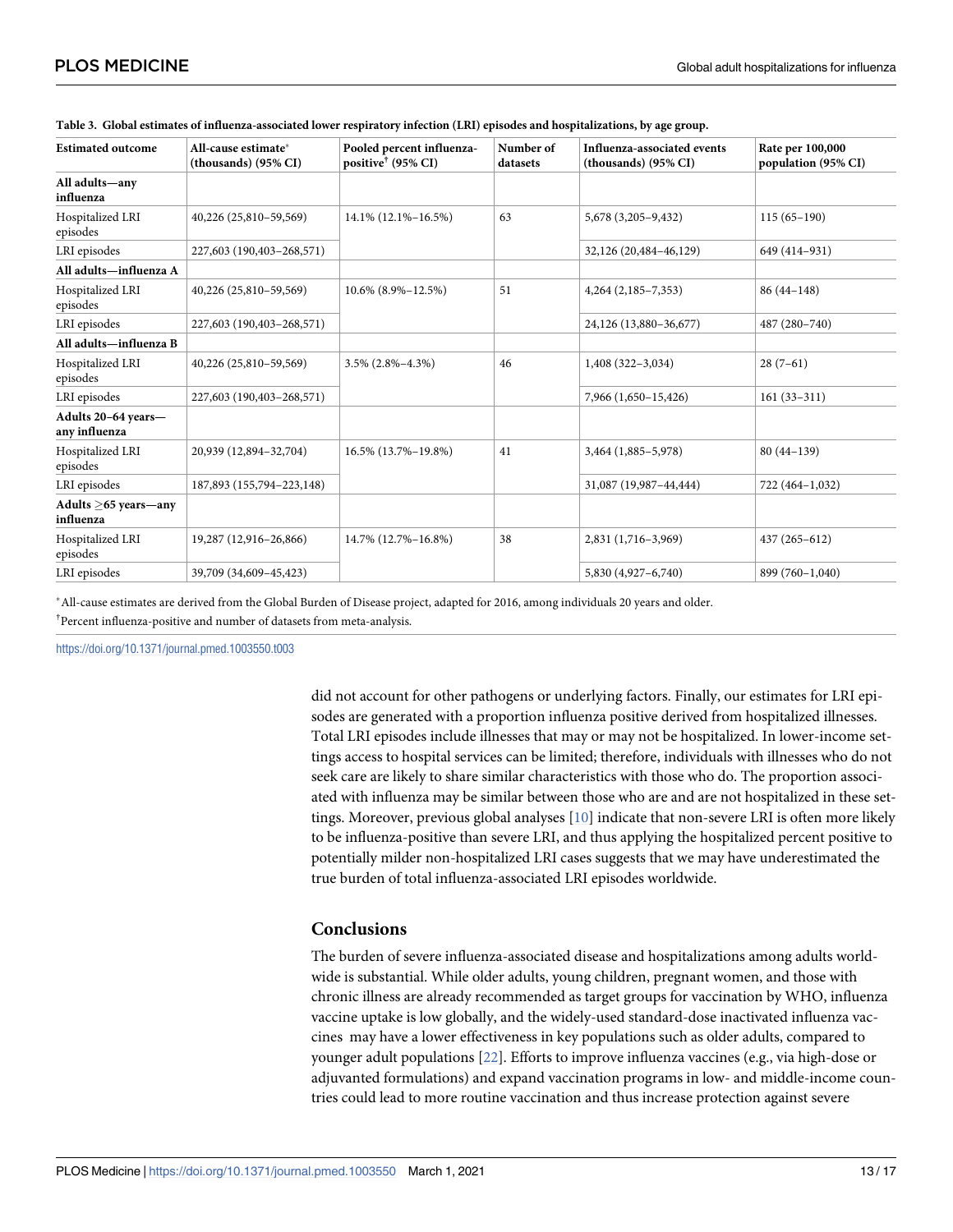<span id="page-13-0"></span>influenza disease [[23–25\]](#page-16-0); however, these initiatives require substantial investment of time and resources.

Given these challenges, and variations in incidence within and between nations and regions, high-quality surveillance data will continue to play a pivotal role in informing influenza prevention and control measures, particularly in elucidating influenza virus infection's role as a cause of severe respiratory disease and hospitalizations among adults. Moreover, with the emergence of SARS-CoV-2 this study emphasizes the critical importance of unbiased surveillance using standard case definitions in a wide range of settings in understanding the global and regional impact of respiratory diseases.

## **Supporting information**

**[S1 Data](http://journals.plos.org/plosmedicine/article/asset?unique&id=info:doi/10.1371/journal.pmed.1003550.s001). CSV-formatted analysis dataset.** (CSV)

**[S1 Fig](http://journals.plos.org/plosmedicine/article/asset?unique&id=info:doi/10.1371/journal.pmed.1003550.s002). Forest plot of individual study estimates included in meta-analysis (all adults).** (TIF)

**[S1 PRISMA Checklist](http://journals.plos.org/plosmedicine/article/asset?unique&id=info:doi/10.1371/journal.pmed.1003550.s003). PRISMA checklist.** (PDF)

**[S1 Table.](http://journals.plos.org/plosmedicine/article/asset?unique&id=info:doi/10.1371/journal.pmed.1003550.s004) Literature search methodology and results, by database.** (PDF)

**[S2 Table.](http://journals.plos.org/plosmedicine/article/asset?unique&id=info:doi/10.1371/journal.pmed.1003550.s005) Summary of published articles included in the analyses, with reference list.** (PDF)

**[S3 Table.](http://journals.plos.org/plosmedicine/article/asset?unique&id=info:doi/10.1371/journal.pmed.1003550.s006) Median number of specimens tested and percent positive for influenza, by age group, study design, and population, among all data sources.** (PDF)

**[S4 Table.](http://journals.plos.org/plosmedicine/article/asset?unique&id=info:doi/10.1371/journal.pmed.1003550.s007) Regional estimates of influenza-associated lower respiratory infection (LRI) episodes and hospitalizations, by age group.** (PDF)

**[S5 Table.](http://journals.plos.org/plosmedicine/article/asset?unique&id=info:doi/10.1371/journal.pmed.1003550.s008) Sensitivity analyses.** (PDF)

## **Acknowledgments**

Global Respiratory Hospitalizations–Influenza Proportion Positive (GRIPP) Working Group: Meerjady Sabrina Flora, Institute of Epidemiology Disease Control and Research, Dhaka, Bangladesh; Sonam Wangchuk, Royal Centre for Disease Control, Thimphu, Bhutan; Rodrigo A. Fasce, Viral Diseases Subdepartment, Instituto de Salud Pública de Chile, Santiago, Chile; María Fernanda Olivares, Ministerio de Salud, Santiago, Chile; Ying Qin, Division of Infectious Diseases, Chinese Center for Disease Control and Prevention, Beijing, China; Jiandong Zheng, Division of Infectious Diseases, Chinese Center for Disease Control and Prevention, Beijing, China; Herve Kadjo, Institut National d'Hygiène Publique, Abidjan, Côte d'Ivoire; Léonie Manya Kitoto, Direction de la Lutte Contre les Maladies, Ministère de la Santé, République Démocratique du Congo; Jenny Ojeda, Dirección Nacional de Vigilancia Epidemioló *:* gica, Ministerio de Salud, Quito, Ecuador; Julio Armero, Ministerio de Salud de El Salvador, San Salvador, El Salvador; Michael Adjabeng, Disease Surveillance Department, Ghana Health Service, Accra, Ghana; Ricardo Mena, Ministerio de Salud Publica y Asistencia Social,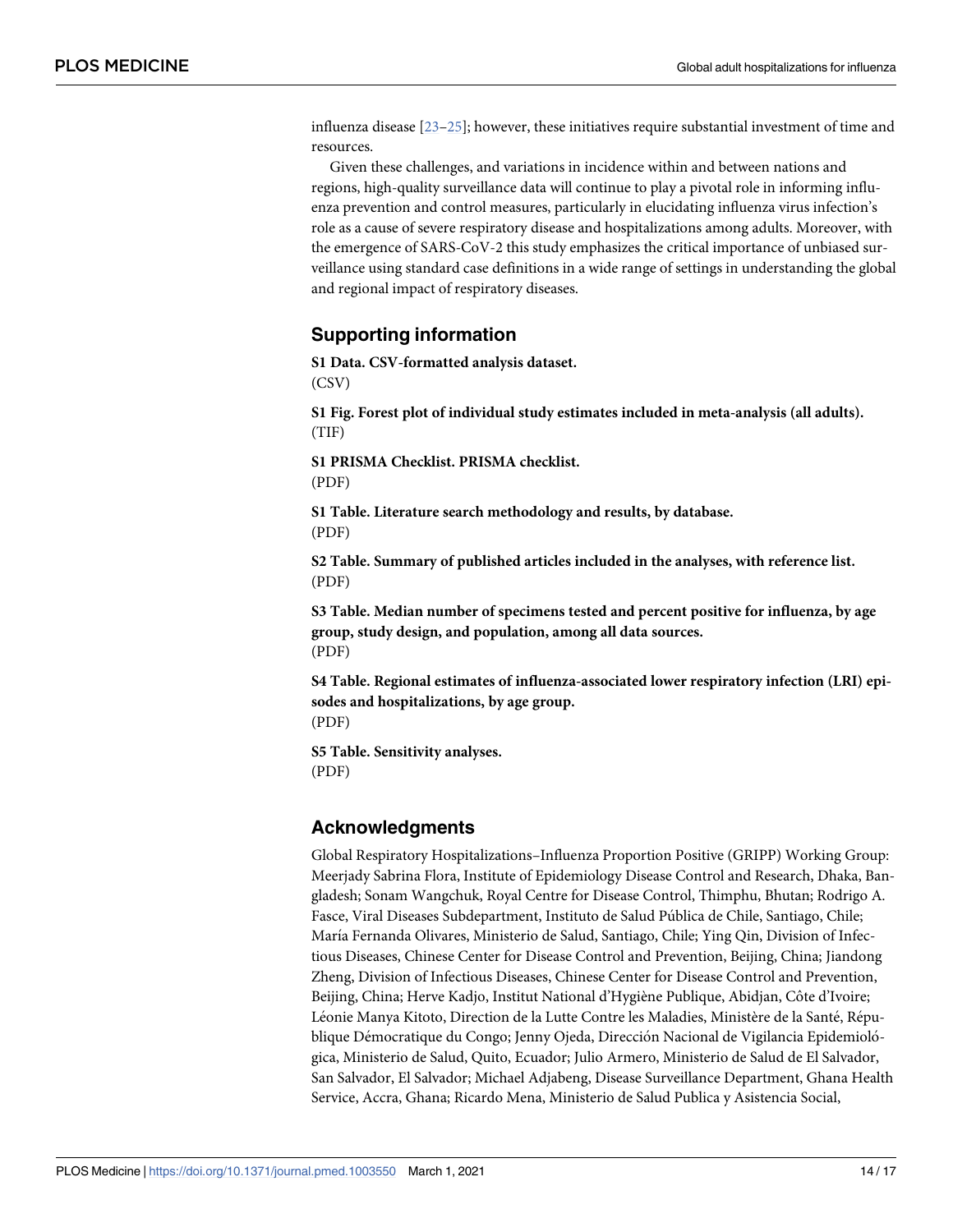Guatemala City, Guatemala; Sanjay K. Rai, All India Institute of Medical Sciences, Delhi, India; Shobha Broor, All India Institute of Medical Sciences, Delhi, India; Renu B. Lal, Influenza Program, Centers for Disease Control and Prevention, New Delhi, India; Catharina Y. Praptiningsih, US Centers for Disease Control and Prevention, Jakarta, Indonesia; Ni Ketut Susilarini, National Institute of Health Research and Development, Jakarta, Indonesia; Krisna Nur Andriana Pangesti, National Institute of Health Research and Development, Jakarta, Indonesia; Ghazi Sharkas, Ministry of Health, Amman, Jordan; Gideon O. Emukule, US Centers for Disease Control and Prevention, Nairobi, Kenya; Kaliya Kasymbekova, World Health Organization, Bishkek, Kyrgyzstan; Nadine Haddad, Epidemiological Surveillance Program, Ministry of Public Health, Beirut, Lebanon; Pamela Mrad, World Health Organization, Beirut, Lebanon; Stephen Aston, Institute of Infection and Global Health, University of Liverpool, Liverpool, United Kingdom; Darmaa Badarch, National Centre for Communicable Disease, Ulaanbaatar, Mongolia; Shambhu Kumar Upadhyay, Patan Academy of Health Sciences, Lalitpur, Nepal; Tim Wood, Institute for Environmental Science and Research, National Centre for Biosecurity and Infectious Disease, Upper Hutt, New Zealand; Ibrahim Dalhatu, US Centers for Disease Control and Prevention, Abuja, Nigeria; Maria Agueda Cabello, Ministerio de Salud Publica y Bienestar Social, Asunción, Paraguay; Veronica Tallo, Research Institute for Tropical Medicine, Manila, Philippines; Florette Treurnicht, Department of Virology, National Health Laboratory Service and School of Pathology, University of the Witwatersrand, Johannesburg, South Africa; Marietjie Venter, National Institute for Communicable Diseases, Johannesburg, South Africa; Zoonotic Arbo- and Respiratory Virus Program, Department Medical Virology, University of Pretoria, Pretoria, South Africa; Elibariki Mwakapeje, Ministry of Health, Dar es Salaam, Tanzania; Prabda Praphasiri, US Centers for Disease Control and Prevention, Nonthaburi, Thailand; Pongpun Sawatwong, US Centers for Disease Control and Prevention, Nonthaburi, Thailand; Christopher Troeger, Institute for Health Metrics and Evaluation, University of Washington, Seattle, Washington, US; Zimy Wansaula, US Centers for Disease Control and Prevention, Atlanta, Georgia, US; Marian Fierro, Imperial County Public Health Department, El Centro, California, US; Esmeralda Iniguez-Stevens, California Department of Public Health, San Diego, California, US; Thi Minh Thoa Nguyen, US Centers for Disease Control and Prevention, Hanoi, Vietnam; James Kile, Influenza Division, US Centers for Disease Control and Prevention, Atlanta, Georgia, US; A. Danielle Iuliano, Influenza Division, US Centers for Disease Control and Prevention, Atlanta, Georgia, US; Melissa Rolfes, Influenza Division, US Centers for Disease Control and Prevention Atlanta, Georgia, US; Joshua A. Mott, US Centers for Disease Control and Prevention, Nonthaburi, Thailand; Ann Moen, Influenza Division, US Centers for Disease Control and Prevention, Atlanta, Georgia, US.

The authors thank the influenza surveillance teams at each of the collaborating institutions for generating the data used in this analysis. We also thank colleagues at the US Centers for Disease Control and Prevention for assistance in library services and manuscript review.

#### Disclaimer

The findings and conclusions in this report are those of the authors and do not necessarily represent the official position of the Centers for Disease Control and Prevention.

#### **Author Contributions**

**Conceptualization:** Kathryn E. Lafond, Melissa J. Whaley, Marc-Alain Widdowson.

**Data curation:** Kathryn E. Lafond, Rachael M. Porter, Melissa J. Whaley, Zhou Suizan, Zhang Ran.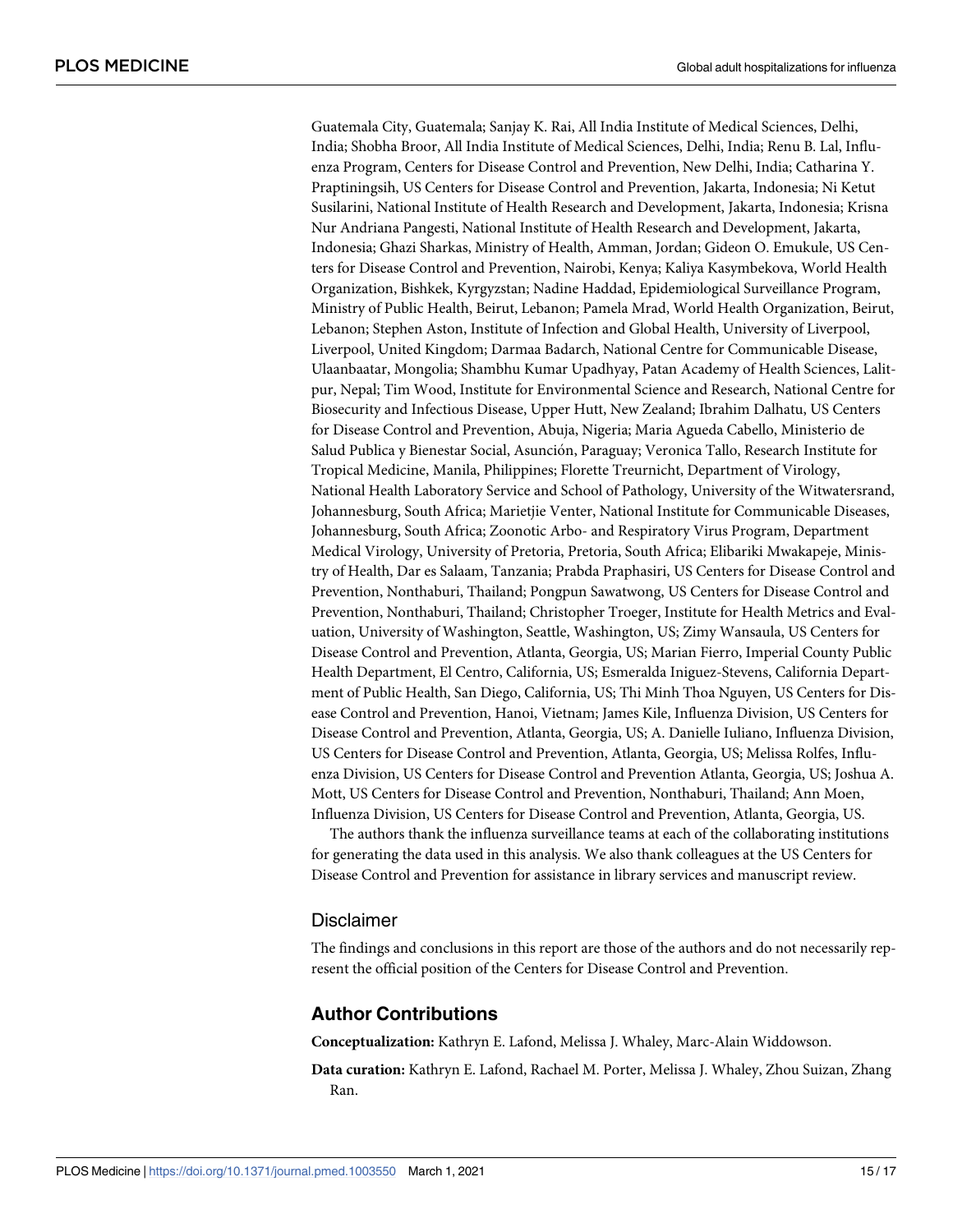- <span id="page-15-0"></span>**Formal analysis:** Kathryn E. Lafond, Melissa J. Whaley, J. Pekka Nuorti, Marc-Alain Widdowson.
- **Investigation:** Kathryn E. Lafond, Rachael M. Porter, Melissa J. Whaley, Zhou Suizan, Zhang Ran, Mohammad Abdul Aleem, Binay Thapa, Borann Sar, Viviana Sotomayor Proschle, Zhibin Peng, Luzhao Feng, Daouda Coulibaly, Edith Nkwembe, Alfredo Olmedo, William Ampofo, Siddhartha Saha, Mandeep Chadha, Amalya Mangiri, Vivi Setiawaty, Sami Sheikh Ali, Sandra S. Chaves, Dinagul Otorbaeva, Onechanh Keosavanh, Majd Saleh, Antonia Ho, Burmaa Alexander, Hicham Oumzil, Kedar Prasad Baral, Q. Sue Huang, Adedeji A. Adebayo, Idris Al-Abaidani, Marta von Horoch, Cheryl Cohen, Stefano Tempia, Vida Mmbaga, Malinee Chittaganpitch, Mariana Casal, Duc Anh Dang, Paula Couto, Harish Nair, Joseph S. Bresee, Sonja J. Olsen, Eduardo Azziz-Baumgartner, Marc-Alain Widdowson.

**Methodology:** Kathryn E. Lafond, Eduardo Azziz-Baumgartner, Marc-Alain Widdowson.

**Project administration:** Kathryn E. Lafond.

**Software:** Kathryn E. Lafond.

- **Supervision:** Joseph S. Bresee, Sonja J. Olsen, Eduardo Azziz-Baumgartner, J. Pekka Nuorti, Marc-Alain Widdowson.
- **Visualization:** Kathryn E. Lafond.
- **Writing original draft:** Kathryn E. Lafond.
- **Writing review & editing:** Kathryn E. Lafond, Rachael M. Porter, Melissa J. Whaley, Zhou Suizan, Zhang Ran, Mohammad Abdul Aleem, Binay Thapa, Borann Sar, Viviana Sotomayor Proschle, Zhibin Peng, Luzhao Feng, Daouda Coulibaly, Edith Nkwembe, Alfredo Olmedo, William Ampofo, Siddhartha Saha, Mandeep Chadha, Amalya Mangiri, Vivi Setiawaty, Sami Sheikh Ali, Sandra S. Chaves, Dinagul Otorbaeva, Onechanh Keosavanh, Majd Saleh, Antonia Ho, Burmaa Alexander, Hicham Oumzil, Kedar Prasad Baral, Q. Sue Huang, Adedeji A. Adebayo, Idris Al-Abaidani, Marta von Horoch, Cheryl Cohen, Stefano Tempia, Vida Mmbaga, Malinee Chittaganpitch, Mariana Casal, Duc Anh Dang, Paula Couto, Harish Nair, Joseph S. Bresee, Sonja J. Olsen, Eduardo Azziz-Baumgartner, J. Pekka Nuorti, Marc-Alain Widdowson.

#### **References**

- **[1](#page-3-0).** Thompson WW, Shay DK, Weintraub E, Brammer L, Cox N, Anderson LJ, et al. Mortality associated with influenza and respiratory syncytial virus in the United States. JAMA. 2003; 289(2):179-86. [https://](https://doi.org/10.1001/jama.289.2.179) [doi.org/10.1001/jama.289.2.179](https://doi.org/10.1001/jama.289.2.179) PMID: [12517228](http://www.ncbi.nlm.nih.gov/pubmed/12517228)
- **2.** Feng L, Shay DK, Jiang Y, Zhou H, Chen X, Zheng Y, et al. Influenza-associated mortality in temperate and subtropical Chinese cities, 2003–2008. Bull World Health Organ. 2012; 90(4):279–88B. [https://doi.](https://doi.org/10.2471/BLT.11.096958) [org/10.2471/BLT.11.096958](https://doi.org/10.2471/BLT.11.096958) PMID: [22511824](http://www.ncbi.nlm.nih.gov/pubmed/22511824)
- **3.** Poehling KA, Edwards KM, Griffin MR, Szilagyi PG, Staat MA, Iwane MK, et al. The burden of influenza in young children, 2004–2009. Pediatrics. 2013; 131(2):207–16. [https://doi.org/10.1542/peds.2012-](https://doi.org/10.1542/peds.2012-1255) [1255](https://doi.org/10.1542/peds.2012-1255) PMID: [23296444](http://www.ncbi.nlm.nih.gov/pubmed/23296444)
- **[4](#page-3-0).** Yokomichi H, Mochizuki M, Lee JJ, Kojima R, Yokoyama T, Yamagata Z. Incidence of hospitalisation for severe complications of influenza virus infection in Japanese patients between 2012 and 2016: a cross-sectional study using routinely collected administrative data. BMJ Open. 2019; 9(1):e024687. <https://doi.org/10.1136/bmjopen-2018-024687> PMID: [30782739](http://www.ncbi.nlm.nih.gov/pubmed/30782739)
- **[5](#page-3-0).** Chaves SS, Aragon D, Bennett N, Cooper T, D'Mello T, Farley M, et al. Patients hospitalized with laboratory-confirmed influenza during the 2010–2011 influenza season: exploring disease severity by virus type and subtype. J Infect Dis. 2013; 208(8):1305–14. <https://doi.org/10.1093/infdis/jit316> PMID: [23863950](http://www.ncbi.nlm.nih.gov/pubmed/23863950)
- **[6](#page-3-0).** Meeting of the Strategic Advisory Group of Experts on immunization, April 2012—conclusions and recommendations. Wkly Epidemiol Rec. 2012; 87(21):201–16. PMID: [24340402](http://www.ncbi.nlm.nih.gov/pubmed/24340402)